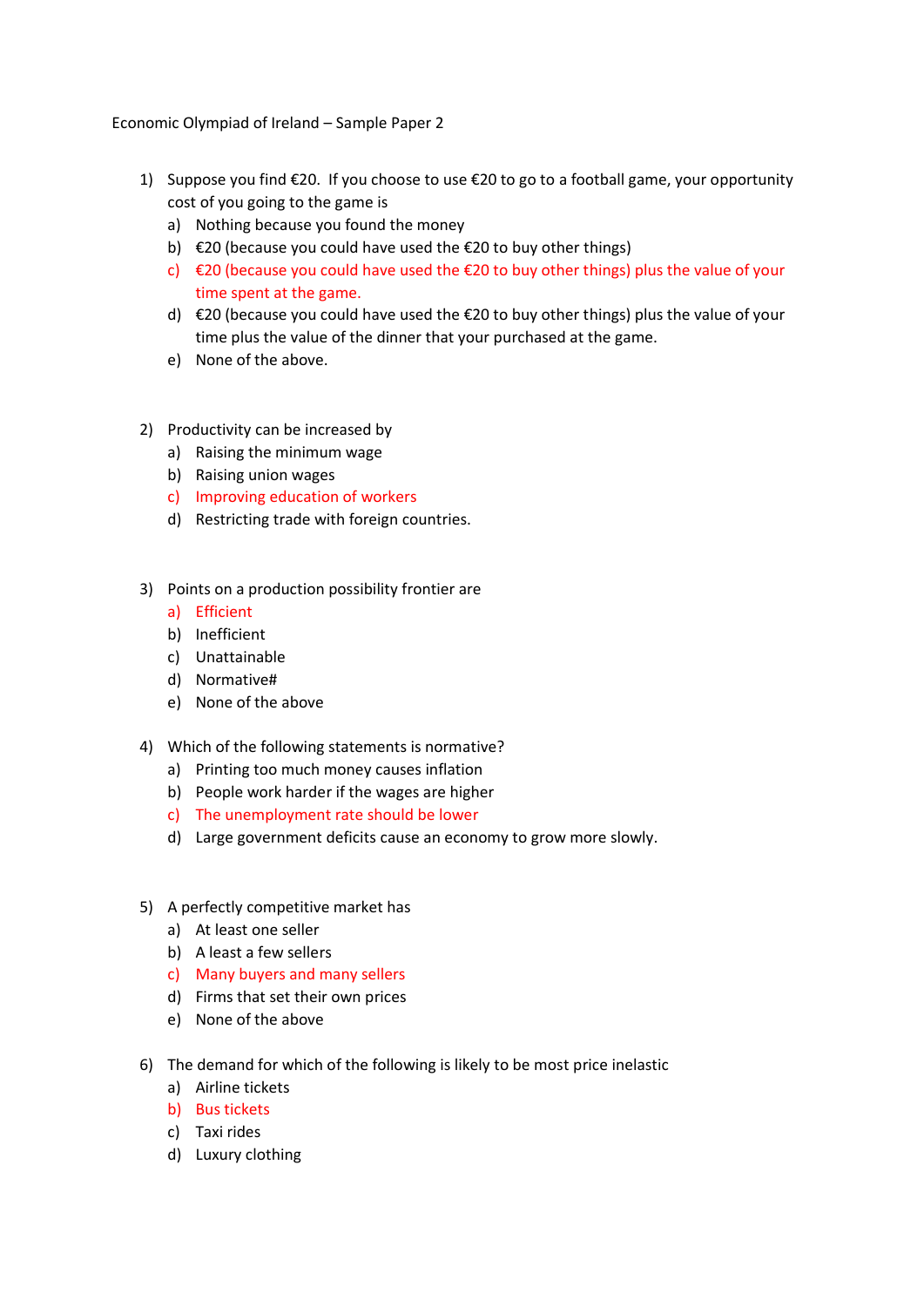- 7) Maria earns \$12 per hour in her current job and works 35 hours a week. Her disutility of effort is equivalent to a cost of \$2 per hour of work. If she loses her job, she will receive unemployment benefit equivalent to \$6 per hour. Additionally, being unemployed has psychological and social costs equivalent to \$1 per hour. Then:
	- a) The employment rent per hour is  $$3.$
	- b) Maria's reservation wage is \$6 per hour.
	- c) If she is offered a job with the wage \$11 and disutility of \$0,5, she will refuse. d) If she is offered a job with the wage \$14 and disutility of \$3, she will take it
- 8) The table represents market demand Q for a good at different prices P.

|  |  |  |  | 0 100 200 300 400 500 600 700 800 900 1.000              |  |  |
|--|--|--|--|----------------------------------------------------------|--|--|
|  |  |  |  | P \$270 \$240 \$210 \$180 \$150 \$120 \$90 \$60 \$30 \$0 |  |  |

 The firm's unit cost of production is \$60. Based on this information, which of the following is correct?

- a) At  $Q=100$ , the firm's profit is \$20,000.
- b) The profit-maximizing output is $Q=400$ .
- c) The maximum profit that can be attained is \$50,000
- d) The firm will make a loss at all outputs of 800 and above.
- 9) Which of these measures will by itself decrease the Gini co-efficient of income distribution? a) Flat rate income tax
	- b) Regressive income tax
	- c) Progressive income tax

d) Income tax at the rate of 80% for the richer half of the population and income tax at the rate of 20% for the poorer half.

10) If a consumer always spend 15% of their income on food, then the Income Elasticity of Demand (YED) for food is

a) 0.15

b) 1.00

c) 1.15

- d) None of the above
	- 11) Which side of the market is more likely to lobby the government for a price floor.
		- a) Neither buyers nor sellers desire a price floor.
		- b) Both buyers and sellers desire a price floor.
		- c) The sellers
		- d) The buyers
	- 12) If a buyer is willing to pay €150 for a coat but she actually gets it for €110. Her consumer surplus is
		- a) €150
		- b) €110
		- c) €40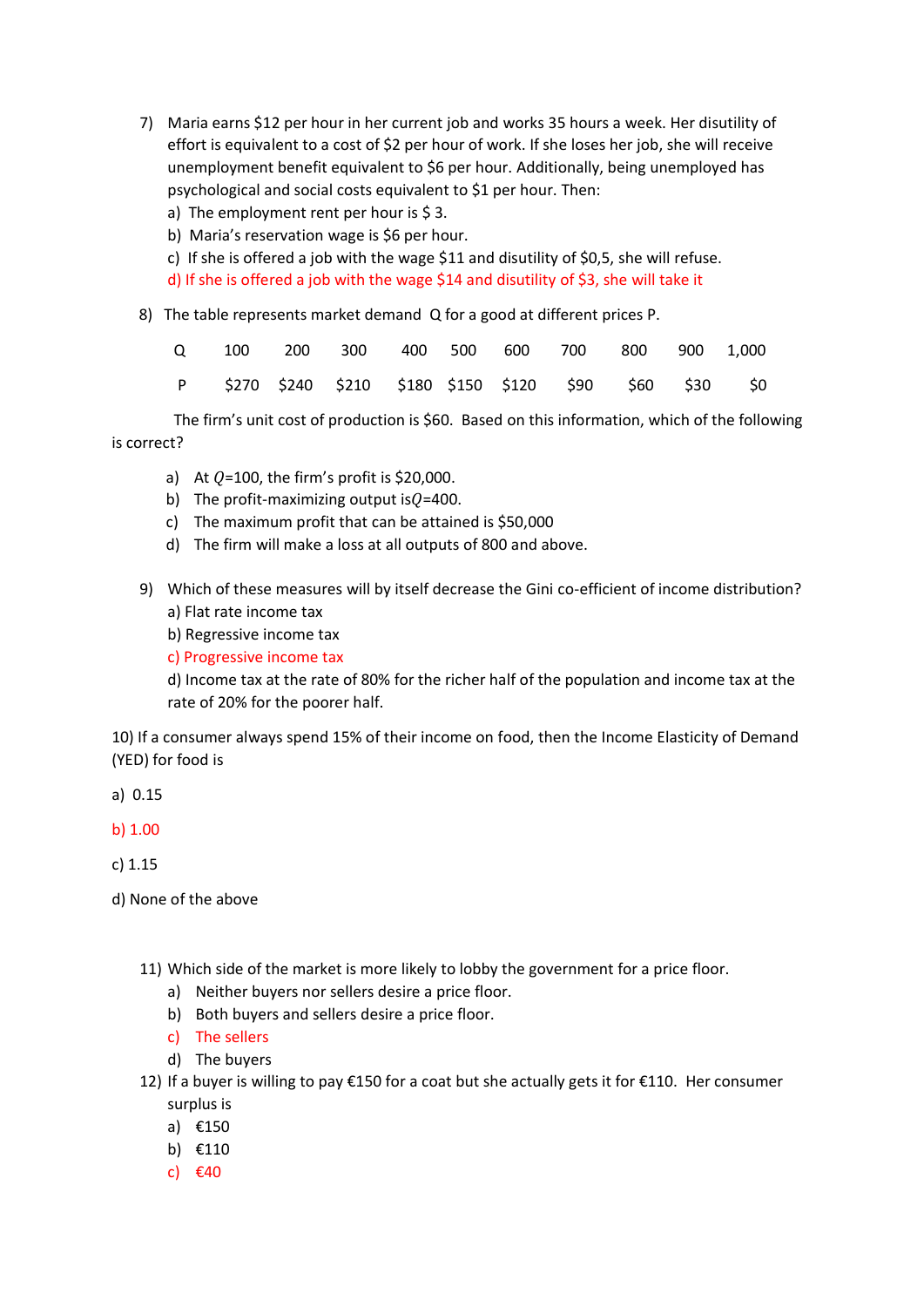- d) None of the above
- 13) If one persons consumption of a good diminishes other peoples use of the good, the good is said to be
	- a) A common resource
	- b) A club good
	- c) Rival in consumption
	- d) Excludable
- 14) When a Government steps in to provide a service such as National Defence due to a missing market this is known as
	- a) Partial market failure
	- b) Complete market failure
	- c) Complete market inefficiency
	- d) Perfectly Public Good provision
- 15) If a person can be prevented from using a good, the good is said to be
	- a) A common resource
	- b) Public good
	- c) Rival in consumption
	- d) Excludable
- 16) Which one of the following statements is correct
	- a) Bargaining between affected parties is always effective in reducing the inefficiencies caused by externalities, even in the presence of transaction costs
	- b) All externalities result in the good producing the external effect being overused.
	- c) The market price of pesticides is unlikely to take into account the full social cost of their use.
	- d) Reducing air travel is an unfortunate and inefficient by-product of taxing flights.
- 17) The marginal tax rate is
	- a) Total taxes paid divided by total income.
	- b) Taxes paid by one extra worker
	- c) The amount that taxes increase from an additional Euro of income
	- d) Total income divided by the total taxes paid

## 18) Accounting profit is equal to total revenue minus

- a) Implicit costs
- b) Explicit costs
- c) Marginal costs
- d) Variable costs
- 19) Calculate the four firm concentration ratio of the top four firms in the vaccine industry.

| Firm  | Sales (€Bn) | Market share |
|-------|-------------|--------------|
|       | 10          | 20%          |
|       | 15          | 30%          |
|       | 11          | 22%          |
|       | 9           | 18%          |
|       | 3           | 6%           |
| 6     | າ           | 4%           |
| Total | 50          | 100%         |

Is it

- a) €45 Bn
- b) €90 Bn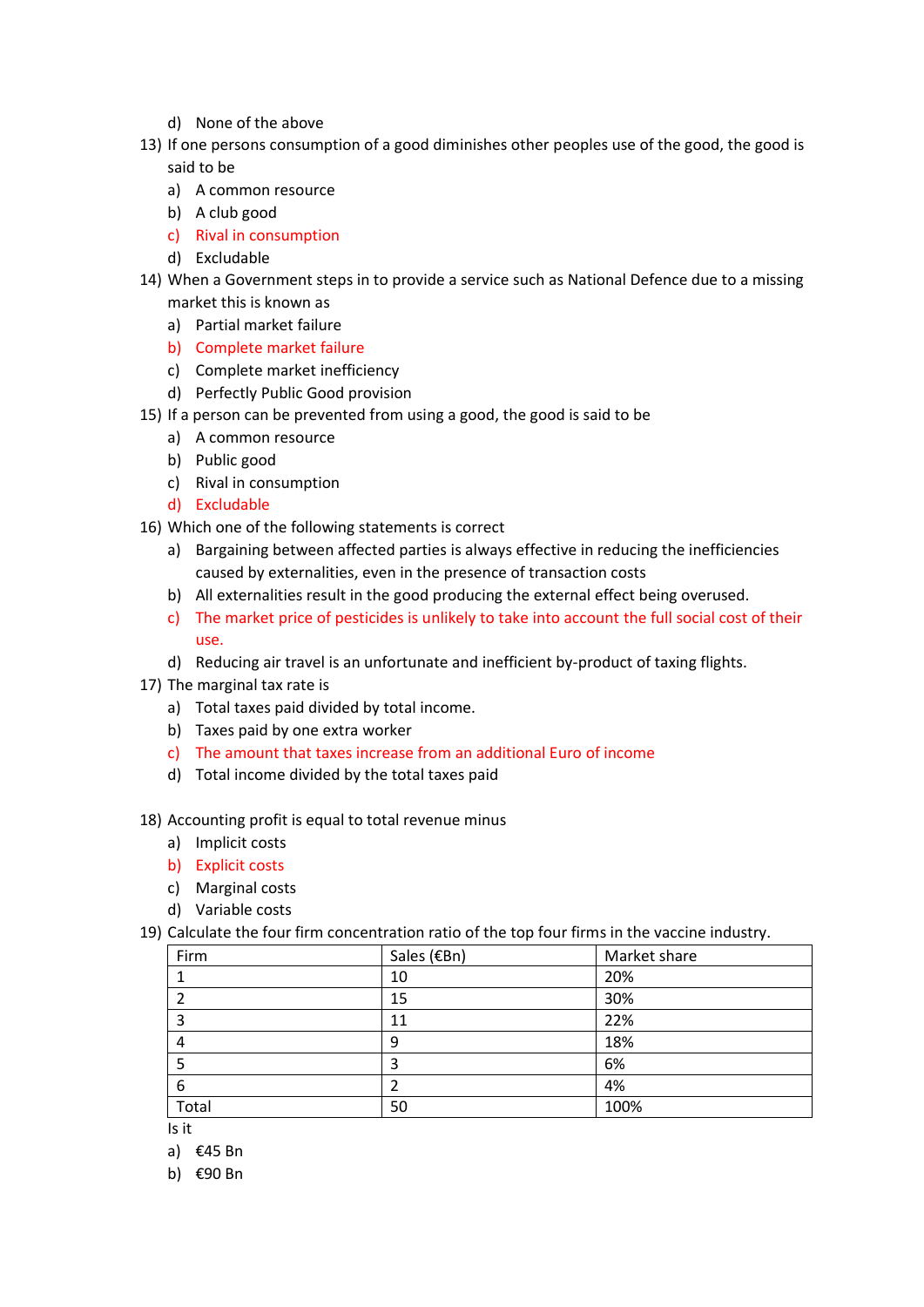- c) 90%
- d) 80%
- 20) According to the rule of 72 how long will it take for an economy with growth of 6% on average to double its output.
	- a) 6 years
	- b) 9 years
	- c) 10 years
	- d) 12 years
- 21) Which of the following policies will most likely increase the Gini coefficient? (Consider only the immediate effects)
	- a) A lump-sum tax of €100 imposed on every citizen.
	- b) A fixed subsidy of €10 for every citizen.
	- c) Removing the regressive income tax.
	- d) None of the above
- 22) If GNP @Current Market Prices is €300m, depreciation of €20m occurred, indirect taxation amounted to €25m and subsidies of €7m were received.

The value of GNP@ Factor Cost is

- a) €282m
- b) €302m
- c) €318m
- d) None of the above
- 23) The table shows the level of national income, consumption, investment, government spending, exports and imports at the end of Year 1.

| Year | <b>National</b> | <b>Consumption</b> | Investment | <b>Government Exports</b> |        | <b>Imports</b> |
|------|-----------------|--------------------|------------|---------------------------|--------|----------------|
|      | <b>Income</b>   |                    |            | <b>Spending</b>           |        |                |
| 2019 | €9.800m         | €5.100             | €3.100     | €2.100                    | €2.300 | €2,800         |
| 2020 |                 | €5,200             | €3.500     | €1.900                    | €2,600 | €3,050         |

The Value of National Income in 2020 is

- a) €9,800m
- b) €16,050m
- c) €10,950
- d) €10,150

24) See table on Q22. The Marginal Propensity to Spend is

- a) .29
- b) .75
- c) .25
- d) .40

25) If money supply grows by 5% and real output grows by 2%, prices should rise by

- a) 5%
- b) Less than 5%
- c) More than 5%
- d) None of the above